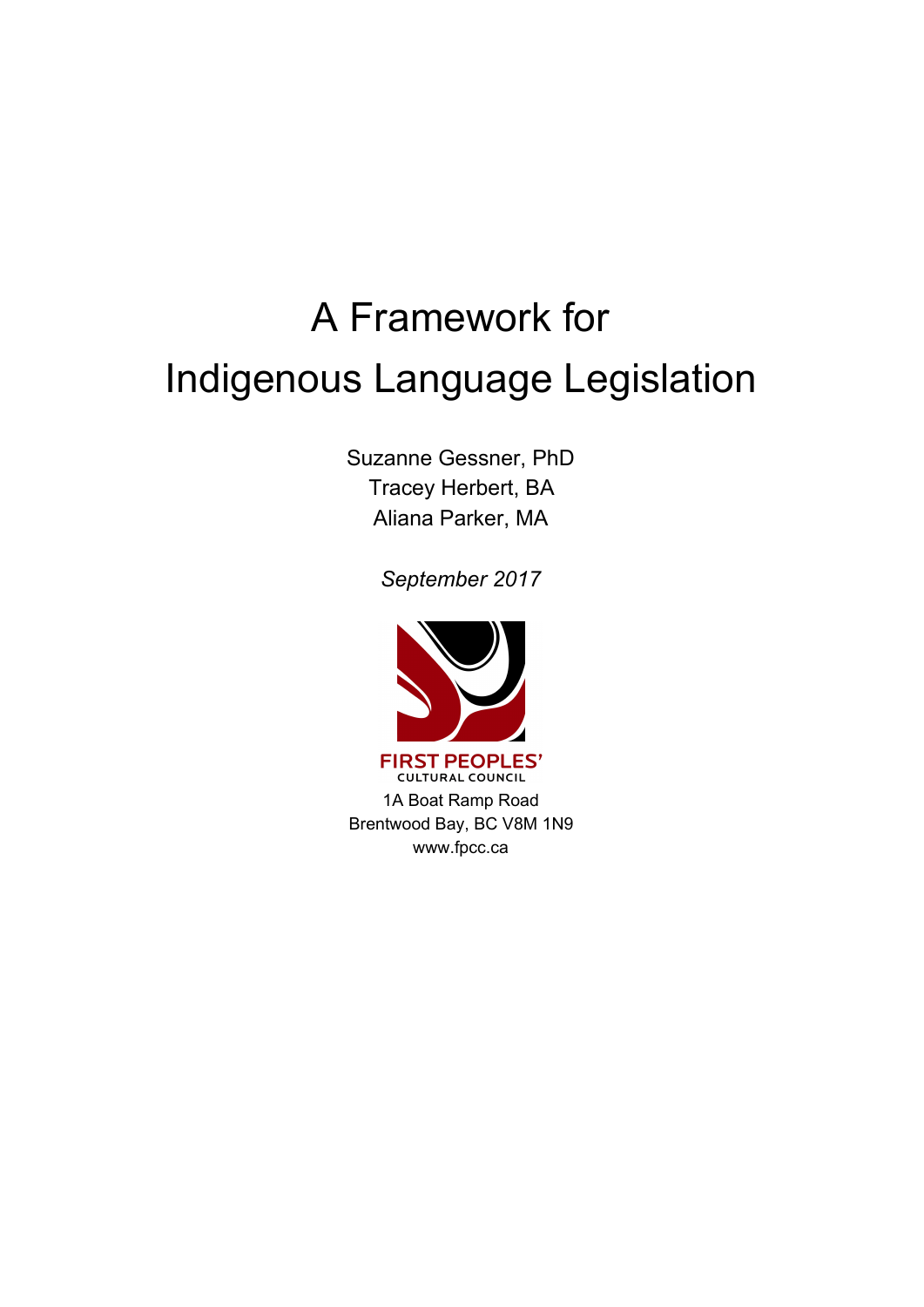# <span id="page-1-0"></span>Table of Contents

| <b>Table of Contents</b>                                                                                                                              | $\mathbf{2}$   |
|-------------------------------------------------------------------------------------------------------------------------------------------------------|----------------|
| 1. Introduction                                                                                                                                       | 3              |
| a. First Peoples' Cultural Council                                                                                                                    | 3              |
| b. Framework and Engagement                                                                                                                           | 3              |
| 2. A Framework for Indigenous Language Legislation                                                                                                    | 4              |
| a. Reclamation, Revitalization and Maintenance                                                                                                        | 4              |
| b. Indigenous Language Education                                                                                                                      | 5              |
| c. Recognition                                                                                                                                        | 6              |
| d. Infrastructure and Capacity Building                                                                                                               | 6              |
| e. Guaranteed Support                                                                                                                                 | $\overline{7}$ |
| f. Indigenous Leadership and Control                                                                                                                  | 8              |
| 3. Summary                                                                                                                                            | 8              |
| Appendix: Response to Recommendations on Language from the Task Force on<br>Aboriginal Languages and Cultures (2005) and the Truth and Reconciliation |                |
| <b>Commission of Canada (2015)</b>                                                                                                                    | 10             |
| 1. The Task Force on Aboriginal Languages and Cultures (2005, p. ix-xi)                                                                               | 10             |
| 2. Truth and Reconciliation Commission of Canada (2015)                                                                                               | 18             |
| Calls to Action on Education (p. 320-321)                                                                                                             | 18             |
| Calls to Action on Language and Culture (p. 321-322)                                                                                                  | 18             |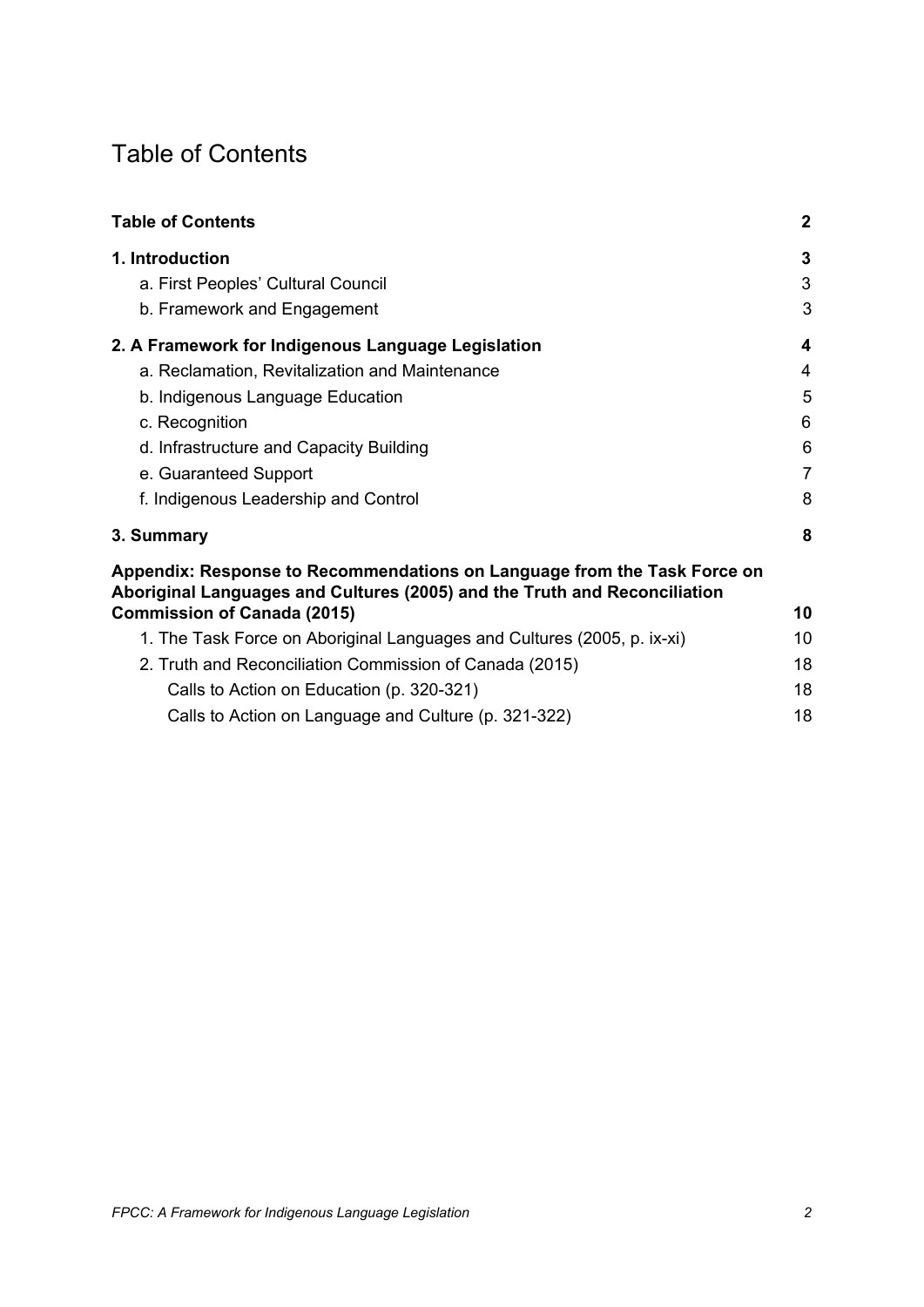# <span id="page-2-1"></span>1. Introduction

# <span id="page-2-2"></span>a. First Peoples' Cultural Council

The First Peoples' Cultural Council (FPCC) is a provincial Crown Corporation formed by the government of British Columbia to administer the First Peoples' Heritage, Language and Culture Program. FPCC assists B.C. First Nations in their efforts to revitalize their languages, arts and cultures. Since 1990, FPCC has successfully distributed over \$40 million to British Columbia's First Nations peoples for language, arts and culture projects. First Peoples' Cultural Council serves 203 B.C. First Nations, 34 languages and a number of First Nations arts, culture and educational organizations. The legislated mandate of FPCC is to:

- Protect, revitalize and enhance First Nations heritage, language, culture and arts.
- Increase understanding and sharing of knowledge, within both First Nations and non-First Nations communities.
- Heighten appreciation and acceptance of the wealth of cultural diversity among all British Columbians.

# <span id="page-2-0"></span>b. Framework and Engagement

In December 2016, Prime Minister Justin Trudeau announced the intention of his government to develop an Indigenous Languages Act. In this report, we outline a framework of essential elements to be included in such an Act. The framework is based on the First Peoples' Cultural Council's nearly three decades of experience working in collaboration with B.C. First Nations communities on language revitalization. In addition, it draws from a national dialogue session on Indigenous languages, which was held June 24-26, 2016 in Victoria, B.C. Hosted by FPCC, the session invited twenty Indigenous language experts from across Canada along with representatives from the Department of Canadian Heritage to discuss approaches to Indigenous language revitalization in Canada. Please refer to Galley et al (2016) for the full report from the session, available in French and English [\(http://www.fpcc.ca/about-us/Publications/\)](http://www.fpcc.ca/about-us/Publications/).

In addition, FPCC held five community engagement sessions across British Columbia in spring 2017. The engagement sessions had two main goals. First, we wanted to ensure that all those involved in language work, First Nations leadership and other stakeholders are well-informed about the proposed legislation so that all have an opportunity to provide feedback to government. Second, we wanted to present our draft framework to community members and collect responses on this issue. The five sessions were held in Kelowna (May 17), Prince George (May 25), Richmond (May 31), Nanaimo (June 2), and Terrace (June 12). Highlights along with complete notes of all the sessions are provided in *Indigenous Language Legislation Engagement Sessions: Community Report,* available on our website [\(http://www.fpcc.ca/language/Legislation/](http://www.fpcc.ca/language/Legislation/)). We thank and acknowledge everyone who came out to engage at these sessions; we value all of the insights that were shared.<sup>1</sup>

<sup>&</sup>lt;sup>1</sup> We are also grateful to our partners in the five regions who helped us with coordinating these meetings and who contributed in many other ways: Dr. Bill Cohen, Dr. Judy Thompson, Adjunct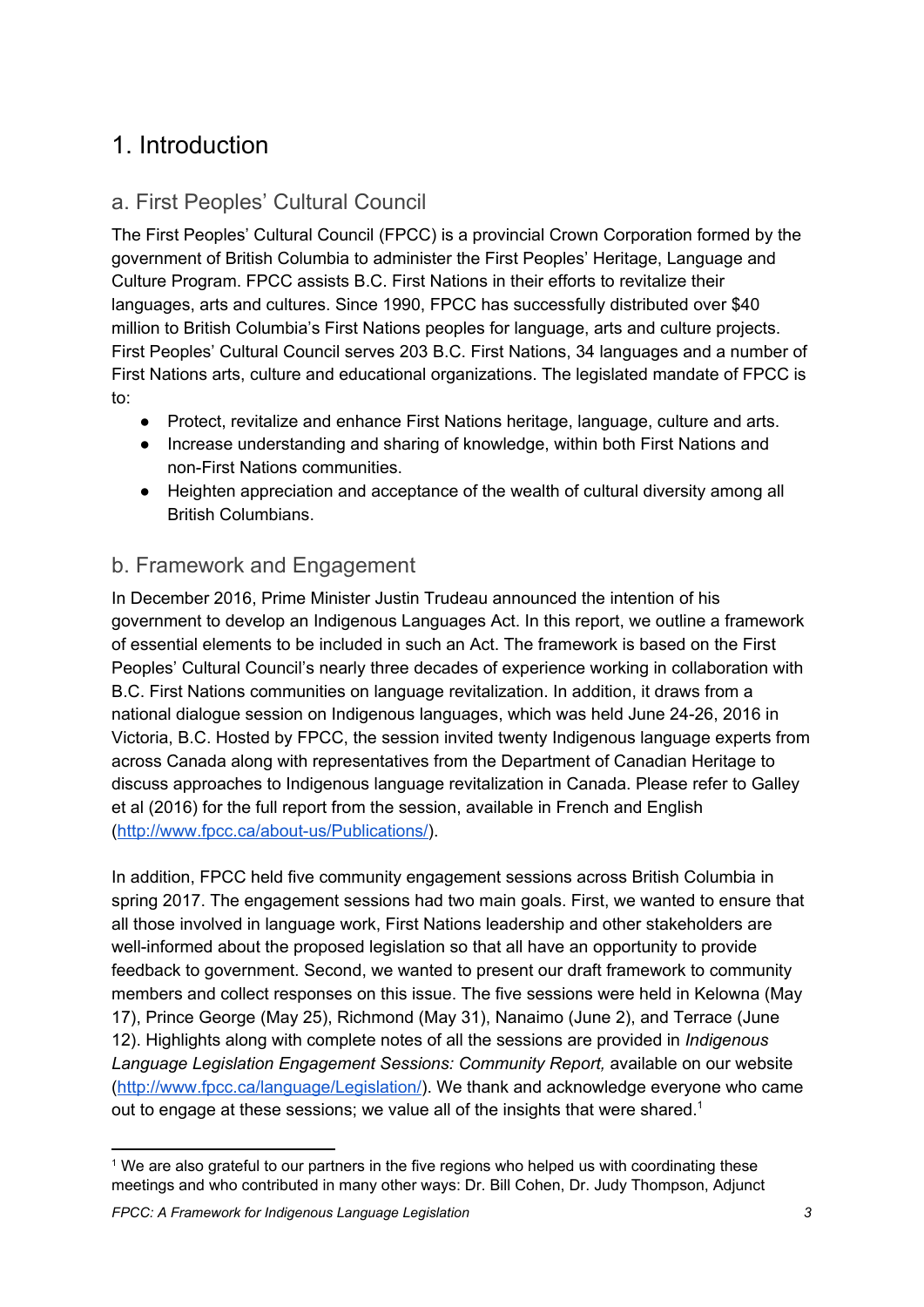# <span id="page-3-0"></span>2. A Framework for Indigenous Language Legislation

As we look to the development of an Indigenous Languages Act, we must consider the significance of these Indigenous languages that are spoken nowhere else in the world, and the historical and political context that has shaped their current status. The Indigenous languages in Canada are an integral part of Canada's history and unique cultural heritage. Moreover, these languages are vital to the health and wellbeing of Indigenous people in Canada. The proposed legislation is an opportunity for the Government of Canada to redress the harms of the past that have resulted in the current state of language loss, and to create an environment in which the Indigenous languages in Canada thrive alongside majority languages as part of a culturally rich society. Crucially, as we create policy to support these languages, we must be forward-looking. We must shift the emphasis from the "endangered" status of the languages, which does not result in action, and instead focus on ensuring the future of these languages. The legislation must be clear about the outcomes desired for these languages and the strategies needed to reach those outcomes. It must go beyond surface recognition of Indigenous languages and create a real path for change.

Indigenous language legislation must provide for the following six areas:

- 1. Reclamation, revitalization and maintenance
- 2. Indigenous language education
- 3. Recognition
- 4. Infrastructure and capacity building
- 5. Guaranteed support
- 6. Indigenous leadership and control

In the following sections, we summarize each of these areas and provide our recommendations for the legislation.

# <span id="page-3-1"></span>a. Reclamation, Revitalization and Maintenance

Indigenous language legislation must provide for the reclamation and revitalization of all of the Indigenous languages in Canada, regardless of their current status in terms of numbers of speakers. Legislation must not focus solely on preservation but on revitalization. As it was aptly stated by one of the attendees at our engagement sessions, revitalization keeps fish swimming in the rivers whereas preservation only smokes and cans them. It is of paramount importance that we support the creation of proficient speakers so that Indigenous languages are spoken on a daily basis in their homeland areas. **Immersion** programs are the best way to achieve this vision. A "cradle to grave" education mindset should guide the development of policy resulting from the legislation, from preschool immersion language nests and family-based immersion programs to adult immersion programs (e.g., Mentor-Apprentice programs, immersion classes, language houses), with cohesion between different age groups and levels. Silent speaker programs are needed for people who can understand but

Professor Larry Grant, Gary Manson, and Colleen Austin. In addition, we thank Dr. Ron Ignace for attending and speaking at three out of five sessions, Cynthia Jensen-Fisk for facilitating in Richmond, and FPCC staff Rachel Perkins and Britt Thorburn for additional note-taking.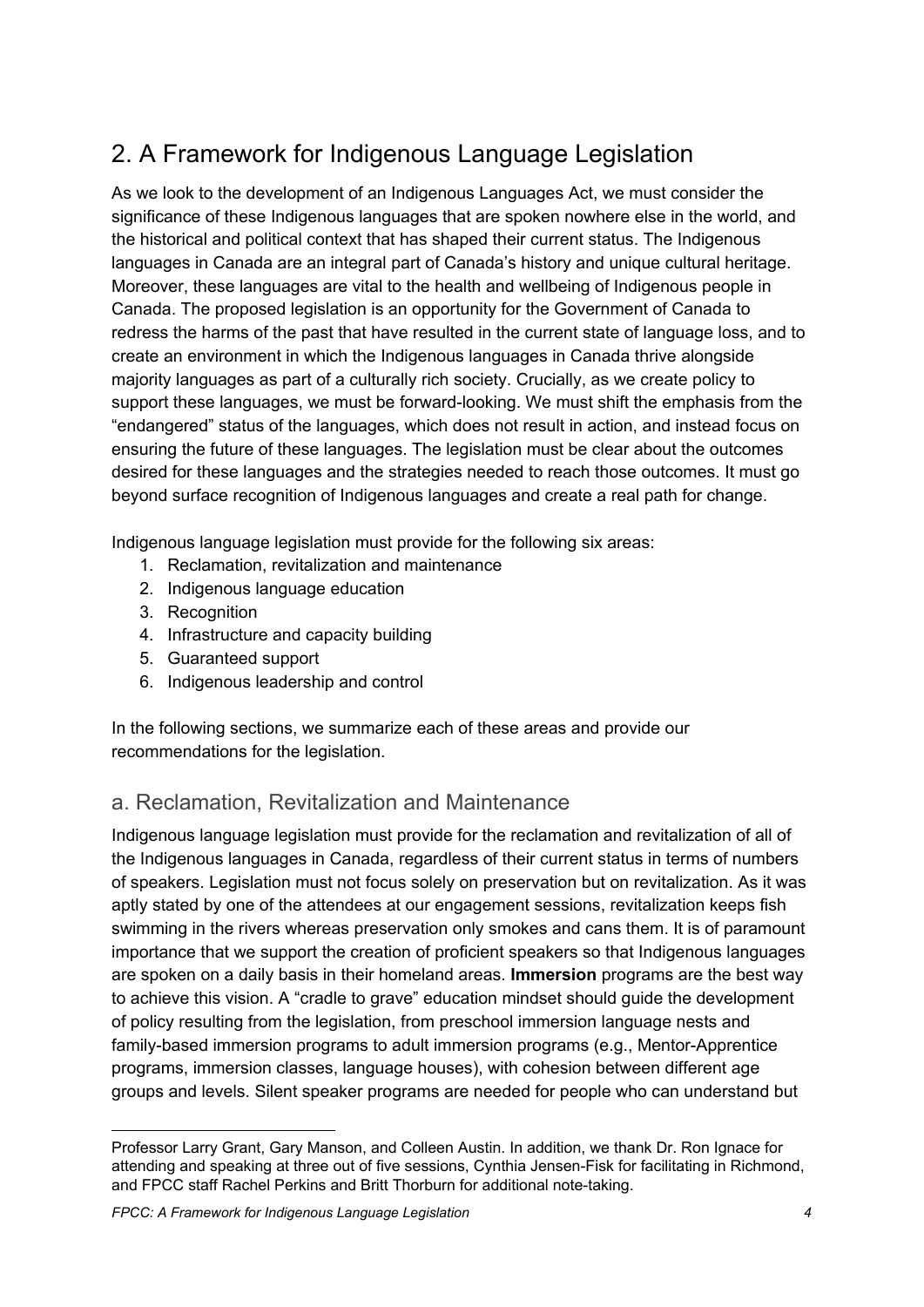not speak their language (e.g., residential school survivors and others) in order to empower them to begin speaking. Education of children in the elementary to secondary system cannot be seen as the only place for language education.

For communities where there are speakers already, initiatives are needed to increase domains of use. In addition, the language rights of those living off reserve cannot be overlooked including connecting extended family back to their territory and supporting children in care. And, along with fluency development, it is crucial to have extensive, high quality documentation of fluent speakers, with the infrastructure to support it (e.g., training, equipment, transcription, archiving). Indigenous languages and the traditional knowledge contained within them should be documented and curated by Indigenous peoples and organizations.

Once the languages have been revitalized, continued support is needed to ensure their perpetuity in the long term. Legislation must not only address the immediate and urgent need for revitalization but must also ensure support for the future of these languages. The overarching goal of this legislation should be to move languages from the revitalization stage to the maintenance stage and to ensure that they are never endangered again.

**We recommend** that Indigenous language legislation recognize the need for reclamation, revitalization and maintenance for all Indigenous languages in Canada.

## <span id="page-4-0"></span>b. Indigenous Language Education

Currently, much of Indigenous language revitalization falls in the domain of K-12 education, though most schools do not offer enough in either quantity or quality of language education. Millions of dollars have been invested in education but they have not achieved the desired outcomes because of the nature of the investments. The education domain remains inhospitable to Indigenous languages as current policy and funding rarely allows for effective Indigenous models of education such as land-based learning. Indigenous people need more control over the education domain in order to support effective language education. More opportunities are needed for immersion schools and for teacher-training programs that build fluent speakers, and support is needed to build language education infrastructures within Indigenous organizations. Post-secondary language education and teacher-training programs are needed *within* communities, to build infrastructure and capacity at the community level.

Legislation must affirm Indigenous language rights which already exist including the right of Indigenous people to be educated in their own languages. "All Indigenous people must have accessibility and opportunity to learn their Indigenous homeland language regardless of place of residence, and all who choose for their children (from preschool to Grade 12) to be educated in the medium of their mother-tongue must have that option" (Galley et al, 2016, p. 33).

Implementation must necessitate the development of curriculum for all languages, training for fluent speakers to be teachers and for non-fluent teachers to be proficient speakers, and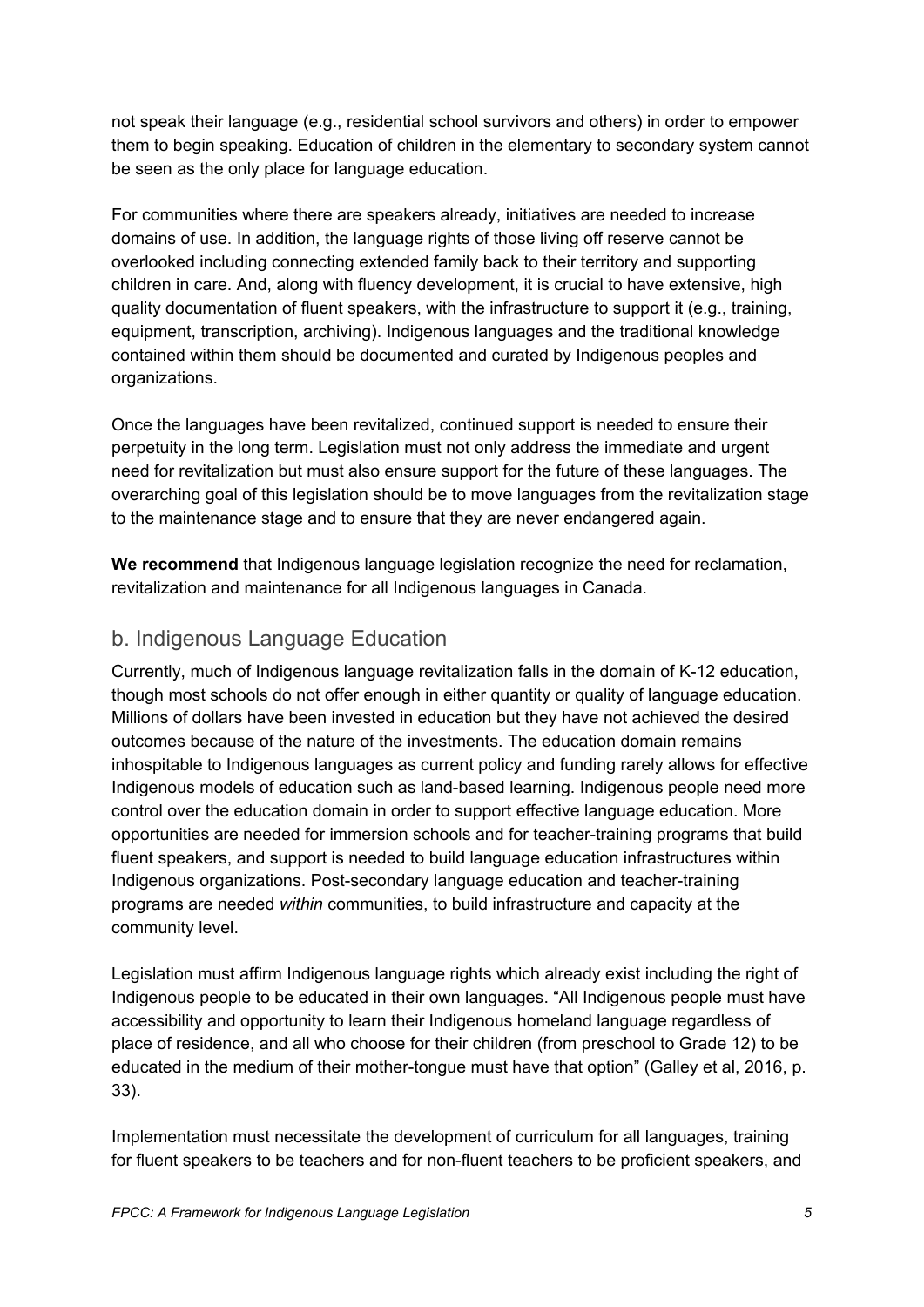training for all teachers in immersion practices. Adequate funding is needed to support Indigenous language education at all levels, including early childhood, K-12, and post-secondary, as well as teacher-training programs. Legislation should be supported and complemented by policy and funding at the provincial and territorial level. National and regional institutions with a mandate for education must collaborate to provide coordinated support for Indigenous education. Policy must be created to ensure that Indigenous people can develop and implement culturally-appropriate educational models.

**We recommend** that Indigenous language legislation affirm Indigenous language rights including the right to language education.

## <span id="page-5-0"></span>c. Recognition

When the average Canadian hears of the idea of Indigenous language legislation, many think of seeing 60+ languages on cereal boxes. This is *not* an effective means of recognition, and not something for which anyone is advocating. Rather, an effective means of recognition would include **national recognition with local implementation**. Legislation could provide for official status enacted in local domains, such as bilingual signs in traditional territories where a language is spoken. Diversity is not detrimental; diversity offers choices and should be celebrated.

We recommend that Indigenous language legislation acknowledge and recognize the Indigenous languages of Canada as the first languages of this land. Furthermore, we recommend that the Act support the implementation of official language status in local domains, according to the expressed direction of the First Nations, Inuit and Métis communities of those regions. Federal legislation that is developed regarding language recognition must be supported and complemented by provincial and territorial legislation and policy. Any recognition must respect existing treaty rights, including inherent language rights (Section 35 of the Constitution Act).

Implementation must provide for the collection of data for all Indigenous languages in Canada, and development of an agreed-upon list of languages and their status for ongoing assessment and monitoring purposes. This process must be led by Indigenous experts and communities, and must provide investment to communities to build their capacity to carry out this work.

**We recommend** national recognition of the Indigenous languages of Canada as the first languages of this land with provisions for local implementation of this recognition.

## <span id="page-5-1"></span>d. Infrastructure and Capacity Building

While the reclamation, revitalization and maintenance of all Indigenous languages (section (a) above) and the right of Indigenous people to be educated in their language (section (b)) are of utmost importance, these cannot be realized without significant infrastructure and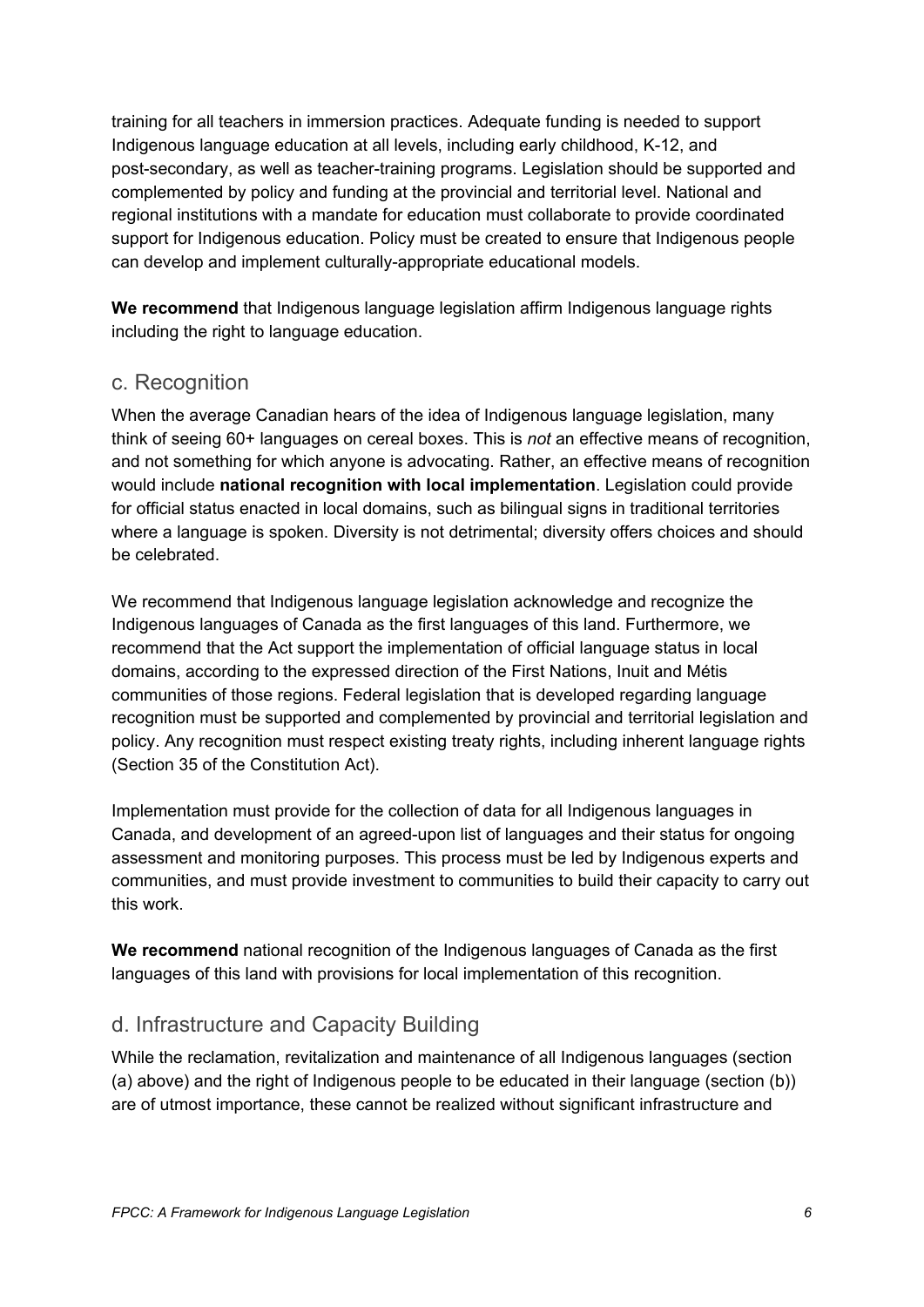capacity building.<sup>2</sup> Legislation must make explicit reference to this requirement so that adequate provisions can be made for successful implementation of the legislation. This might include "a national office of an Indigenous Language Commission with regional offices to support each Indigenous homeland language and [...] a coordinated and collaborative approach and investment across all ministries, institutions and organizations" (Galley et al, 2016, p. 33).

Implementation cannot be tied to current faulty infrastructure (such as systems created by the Indian Act); funding must be easily accessible to people doing the work. Top-heavy, multi-level infrastructure should be avoided; rather, capacity building at the community level must be supported. The necessary streamlined and efficient infrastructure will depend on collaboration at all levels. Federal institutions such as the Department of Canadian Heritage and Indigenous and Northern Affairs Canada must coordinate and collaborate on delivery of funds. Similarly, the federal government must partner with the provinces and territories to coordinate both funding and policy initiatives.

Indigenous communities across Canada are at very different places with respect to their languages. Implementation of the legislation must provide for evidence-based language planning to support all communities at their diverse levels. Indigenous post-secondary institutions (such as the Indigenous Adult and Higher Learning Association in British Columbia and other such associations and institutes) could have a significant role to play in providing skills-based training so that speakers and learners don't have to leave their communities to seek education. In particular, young people should be targeted to be trained to lead community-based revitalization activities.

**We recommend** that Indigenous language legislation regulate the establishment of infrastructure (e.g. a commissioner and regional organizations) to support capacity-building and successful implementation of the legislation's key objectives.

# <span id="page-6-0"></span>e. Guaranteed Support

Above all else, the legislation must establish the fiduciary responsibility of the government to support the Indigenous languages of Canada. Legislation must include a guarantee of the funding necessary to successfully implement and maintain language revitalization initiatives, and this funding must be protected from shifting political priorities. "Funding must be based on the cost of what is needed to implement initiatives to recover, restore and maintain the vitality of Indigenous languages wherever Indigenous people reside" (Galley et al, 2016, p. 33). It is essential that the funding amounts not be decided by formula, or according to what is currently provided for the French language, but that they be based on actual need according to the current language status and the outcomes desired. A detailed study will need to be undertaken to determine necessary costs based on diverse circumstances across the country.

<sup>&</sup>lt;sup>2</sup> We draw attention to the numerous challenges encountered through implementation of Nunavut's *Inuit Language Protection Act*; see Gessner et al (in press) for some discussion.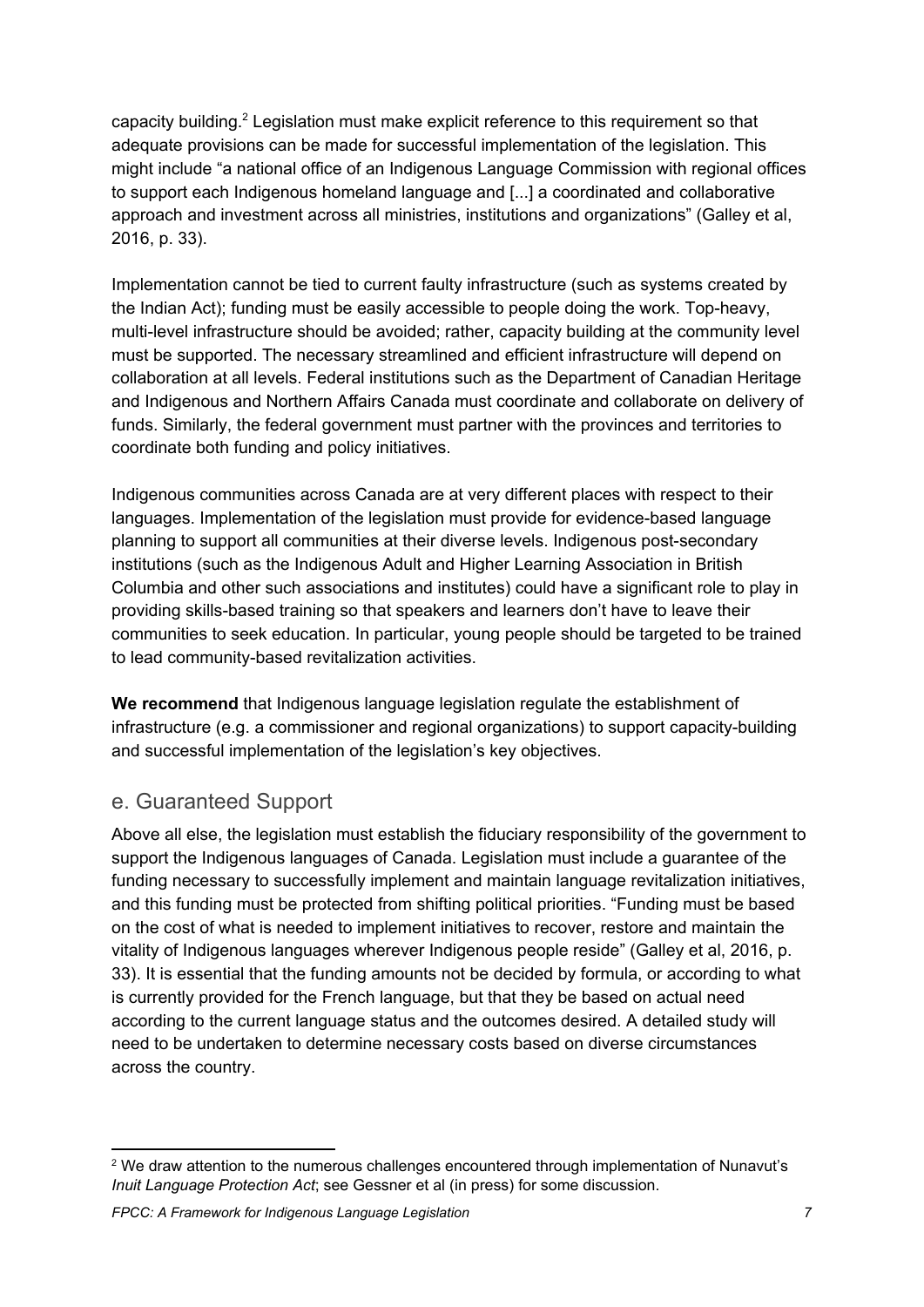**We recommend** that legislation mandate guaranteed, permanent and sustainable funding for Indigenous language reclamation, revitalization and maintenance.

# <span id="page-7-0"></span>f. Indigenous Leadership and Control

It is imperative that the legislation acknowledge and facilitate Indigenous leadership and control of Indigenous language revitalization. The principles of ownership, control, access and possession (OCAP) must be respected through this process, and it must be led and implemented by Indigenous people. Indigenous people need to be able to design their own systems and be autonomous in taking decisions with respect to policy implementation and delivery. The legislation needs to unequivocally state that languages belong to their respective nations, not to the government nor the wider Canadian public. Above all, Indigenous communities should drive the funding needs and opportunities. The legislation developed must recognize the expertise of Indigenous language speakers and knowledge holders, and must return agency for the revitalization of these languages to the hands of Indigenous people.

**We recommend** that legislation declare Indigenous leadership and control of Indigenous language initiatives.

# <span id="page-7-1"></span>3. Summary

As we outline in the above framework, there are six key areas which must be encompassed within the proposed Indigenous language legislation. These areas along with our recommendations for each are as follows:

#### **1. Reclamation, revitalization and maintenance**

We recommend that Indigenous language legislation recognize the need for reclamation, revitalization and maintenance for all Indigenous languages in Canada.

#### **2. Indigenous language education**

We recommend that Indigenous language legislation affirm Indigenous language rights including the right to language education.

#### **3. Recognition**

We recommend national recognition of the Indigenous languages of Canada as the first languages of this land with provisions for local implementation of this recognition.

#### **4. Infrastructure and capacity building**

We recommend that Indigenous language legislation regulate the establishment of infrastructure to support capacity-building and successful implementation of the legislation's key objectives.

#### **5. Guaranteed support**

We recommend that legislation mandate guaranteed, permanent and sustainable funding for Indigenous language reclamation, revitalization and maintenance.

#### **6. Indigenous leadership and control**

We recommend that legislation declare Indigenous leadership and control of Indigenous language initiatives.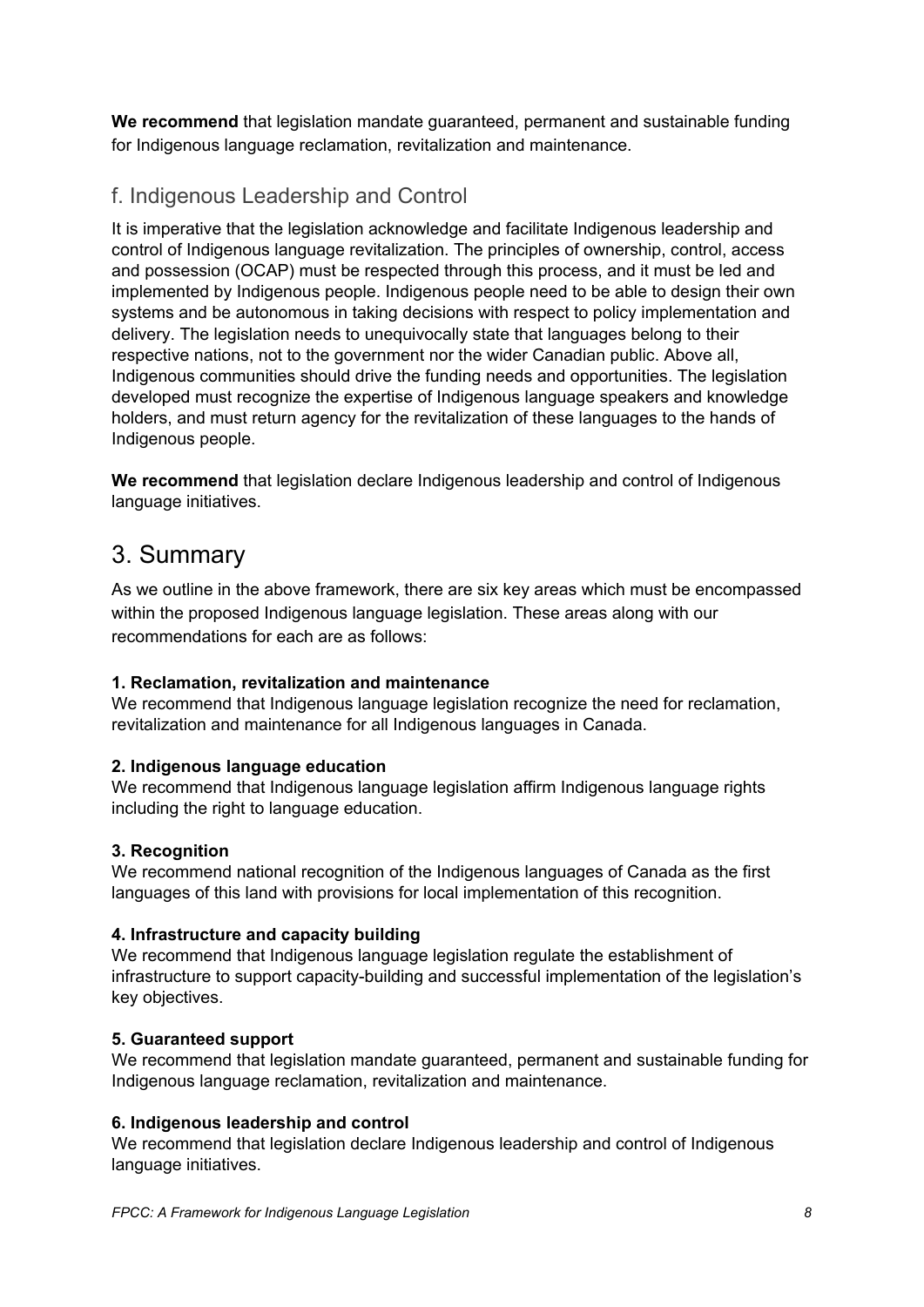These areas are, of course, interconnected. We strongly urge those who are involved with drafting and implementing the legislation to look closely at existing legislation in Canada (especially in Nunavut and the Northwest Territories) and consider the challenges and recommendations that have emerged since implementation. See Gessner, Herbert & Parker (In press) for a review of Indigenous language policy in Canada.

In addition, we are certain that the recommendations of the *Task Force on Aboriginal Languages and Cultures* (2005) and the *Truth and Reconciliation Commission (TRC) of Canada* (2015) will be carefully considered in the development of the legislation. Please see the appendix for our response to the recommendations of these seminal reports.

In sum, attendees at our legislation engagement sessions were supportive of our framework for Indigenous language legislation, and there was much consensus across the five sessions held in diverse areas of the province. Community members emphasized that immersion works and is needed at all levels. Support, sharing, collaboration, and capacity-building are crucial. We heard loud and clear that "language is our right" and it is "time for action to put reconciliation into practice". Strong Indigenous language legislation will play an important role in Canada's implementation of the United Nations Declaration on the Rights of Indigenous Peoples and the recommendations of the Truth and Reconciliation Commission. **Our languages are living languages.** We look forward to the transformative changes that legislation will bring to them.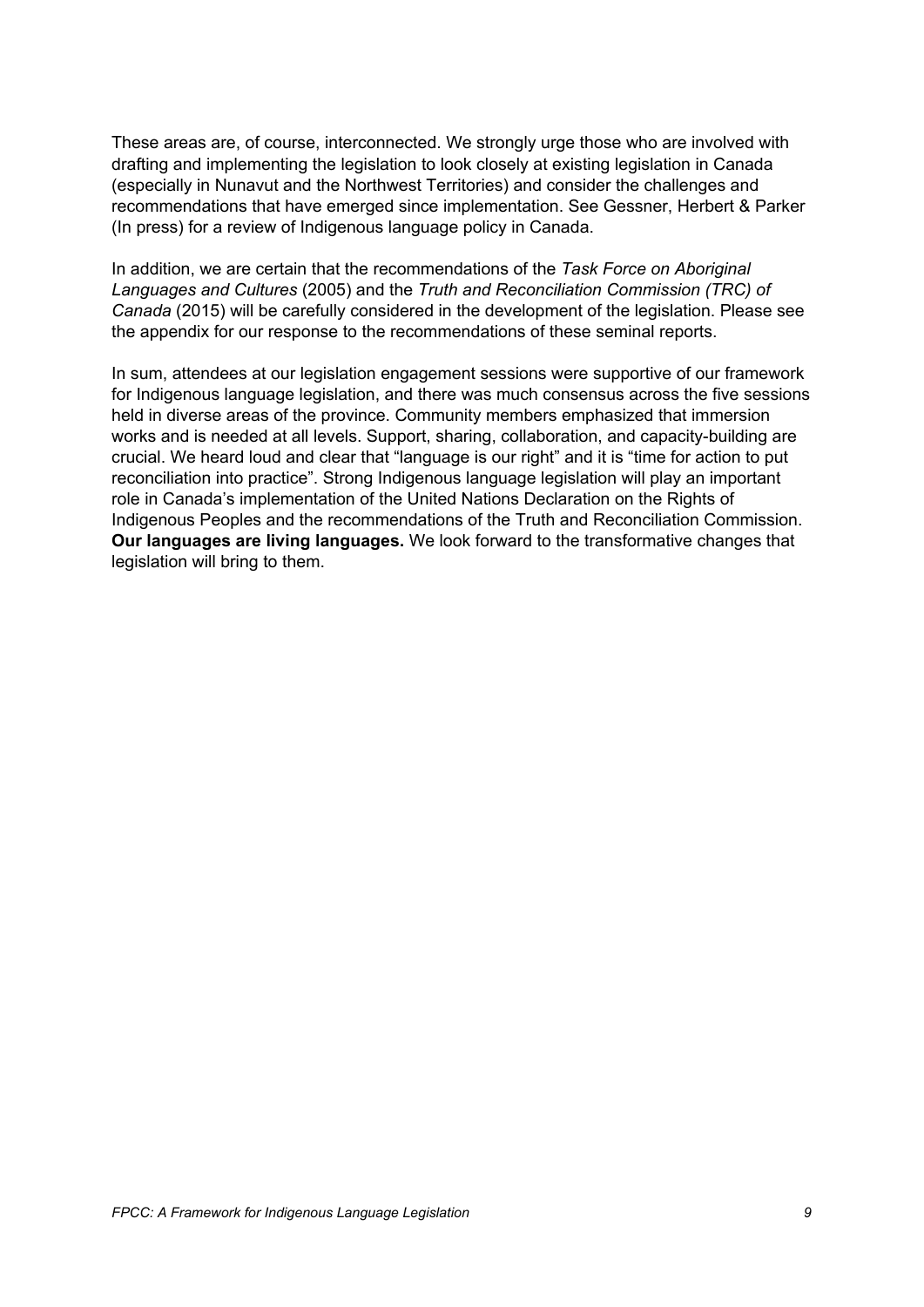# <span id="page-9-1"></span>Appendix: Response to Recommendations on Language from the Task Force on Aboriginal Languages and Cultures (2005) and the Truth and Reconciliation Commission of Canada (2015)

There have been two notable reports in Canada which have made several recommendations for Indigenous languages: the *Task Force on Aboriginal Languages and Cultures* (2005) and the *Truth and Reconciliation Commission (TRC) of Canada* (2015). We commend and support the significant work undertaken by the task force and the TRC commission. However, the task force report is now over a decade old and the TRC report did not have language as its exclusive focus. Because we expect that these reports will be closely considered in the development of Indigenous language legislation, we would like to offer comments on the recommendations put forward in these two important reports based on our experience with the current context of Indigenous languages in Canada.

# <span id="page-9-0"></span>1. The Task Force on Aboriginal Languages and Cultures (2005, p. ix-xi)

#### *1. The Link between Languages and the Land*

*That First Nation, Inuit and Métis governments and the federal, provincial and territorial governments enter into government-to-government agreements or accords on natural resources, environmental sustainability and traditional knowledge. The agreements or accords should recognize the importance for First Nation, Inuit and Métis people of maintaining a close connection to the land in their traditional territories, particularly wilderness areas, heritage and spiritual or sacred sites, and should provide for their meaningful participation in stewardship, management, co-management or co- jurisdiction arrangements.*

FPCC: We agree with this recommendation.

#### *2. Protection of Traditional Knowledge*

*That Canada take a more comprehensive approach on the protection, use and benefits arising from traditional knowledge under the international Convention on Biological Diversity and that greater recognition be accorded to First Nation, Inuit and Métis people, particularly the Elders, in the collaborative planning process under the Convention.*

FPCC: We agree with this recommendation. Our languages contain Indigenous Traditional Knowledge (ITK) that is currently not protected and this knowledge must be curated by Indigenous peoples. The legislation could make provisions for access to all existing documented language materials; these should be freely available to communities for revitalization purposes.

#### *3. Legislative Recognition, Protection and Promotion*

*That Canada enact legislation that recognizes, protects and promotes First Nation, Inuit and Métis languages as the First Languages of Canada. This legislation, to be developed in partnership with First Nation, Inuit and Métis peoples, must recognize the constitutional status of our languages; affirm their place as one of the foundations of First Nation, Inuit and*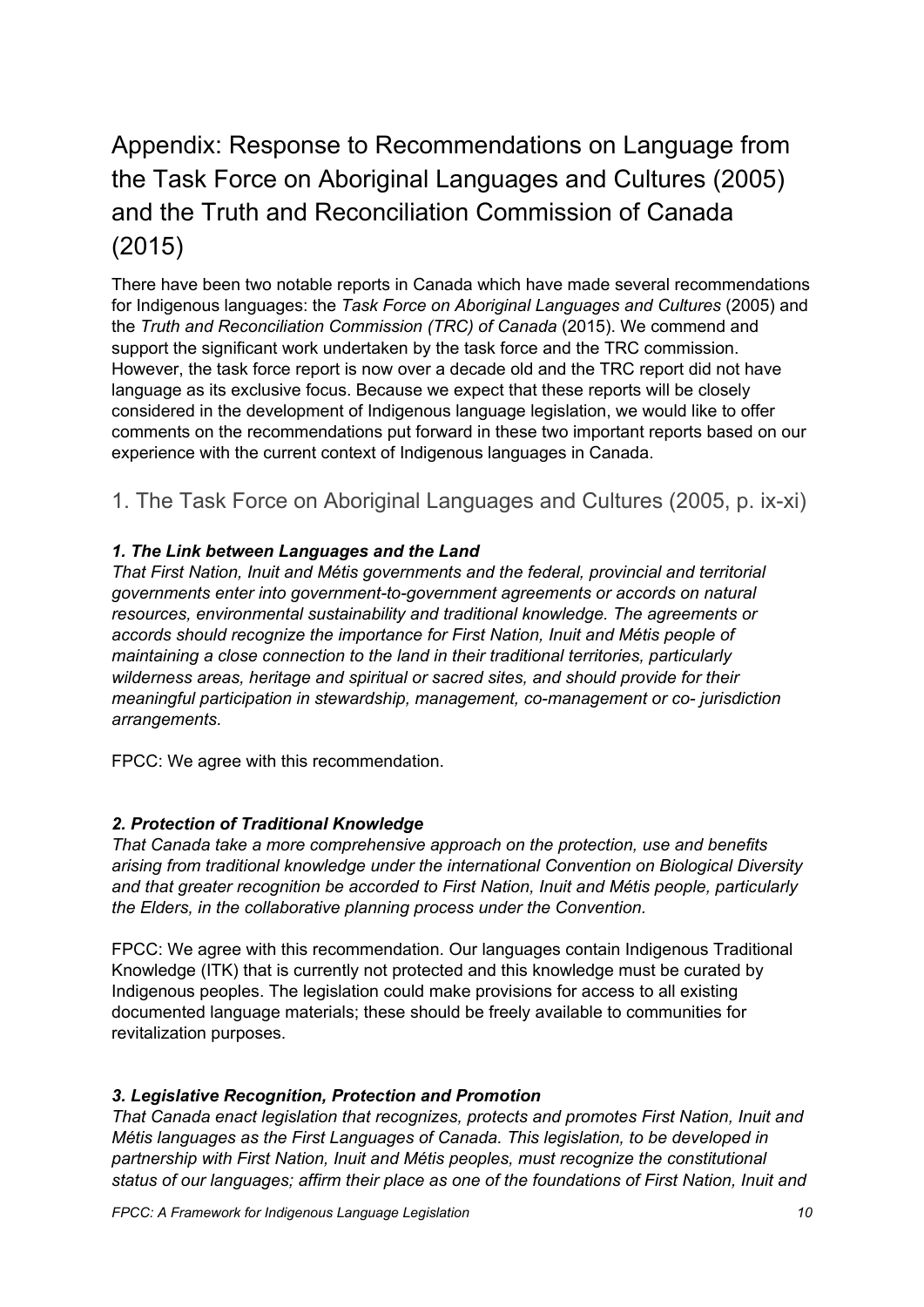*Métis nationhood; provide financial resources for their preservation, revitalization, promotion and protection; and establish the position of First Nations, Inuit and Métis Language Commissioner.*

FPCC: This recommendation is fine with the addition of *maintenance*: "*provide financial resources for their preservation (documentation), revitalization, promotion, protection and maintenance*". Once our languages have been restored to everyday use in communities, ongoing financial resources must be provided in order to ensure their maintenance.

Language data must be documented and curated by Indigenous peoples and not copyrighted in resources developed by linguists. Unfortunately, the academic culture encourages this and communities and Indigenous speakers often find that after a language project is complete they are expected to pay for the language documents they have developed with linguists.

What is the role of the commissioner? Jurisdictions that have language commissioners now simply deal with complaints, usually related to service in a particular language. The commissioner role tends not to include language promotion, though that seems to be needed. The commissioner role would be more applicable in the maintenance stage. There is a lack of clarity and agreement around the role of a commissioner; this will need to be considered.

There is also a concern that once a language has official status there is a constant need for the translation of government documents and this pulls our Indigenous language experts away from language revitalization and teaching.

#### *4. Equitable Resources for Language Support*

*That Canada provide funding for First Nation, Inuit and Métis languages which is, at a minimum, at the same level as that provided for the French and English languages.*

FPCC: Canada must provide equitable resources based on **need and the capacity of the individual community.** It is not practical to compare the status of our Indigenous languages with that of French and English. French and English only require support for maintenance, whereas all of our Indigenous languages need to move from the revitalization stage to maintenance. Resources must be based on a community development model and not a formula driven model. A language revitalization initiative will cost more than what is required for French and English because of the current status of Indigenous languages.

#### *5. Language Support from All Federal Departments*

*That funding for First Nation, Inuit and Métis languages not be limited to that provided by the Departments of Canadian Heritage, and Indian Affairs and Northern Development. All government departments, and particularly the Departments of Justice, Health, and Human Resources and Skills Development, need to adopt policies and provide funding sufficient to allow for delivery of services and programs which promote First Nation, Inuit and Métis languages, in the same manner as for the French and English languages.*

FPCC: Coordination and assigned roles and responsibilities are required. We recommend an intergovernmental committee on languages that has all relevant ministries represented. Strategies should be complementary, not duplicated. The Ministries of Environment and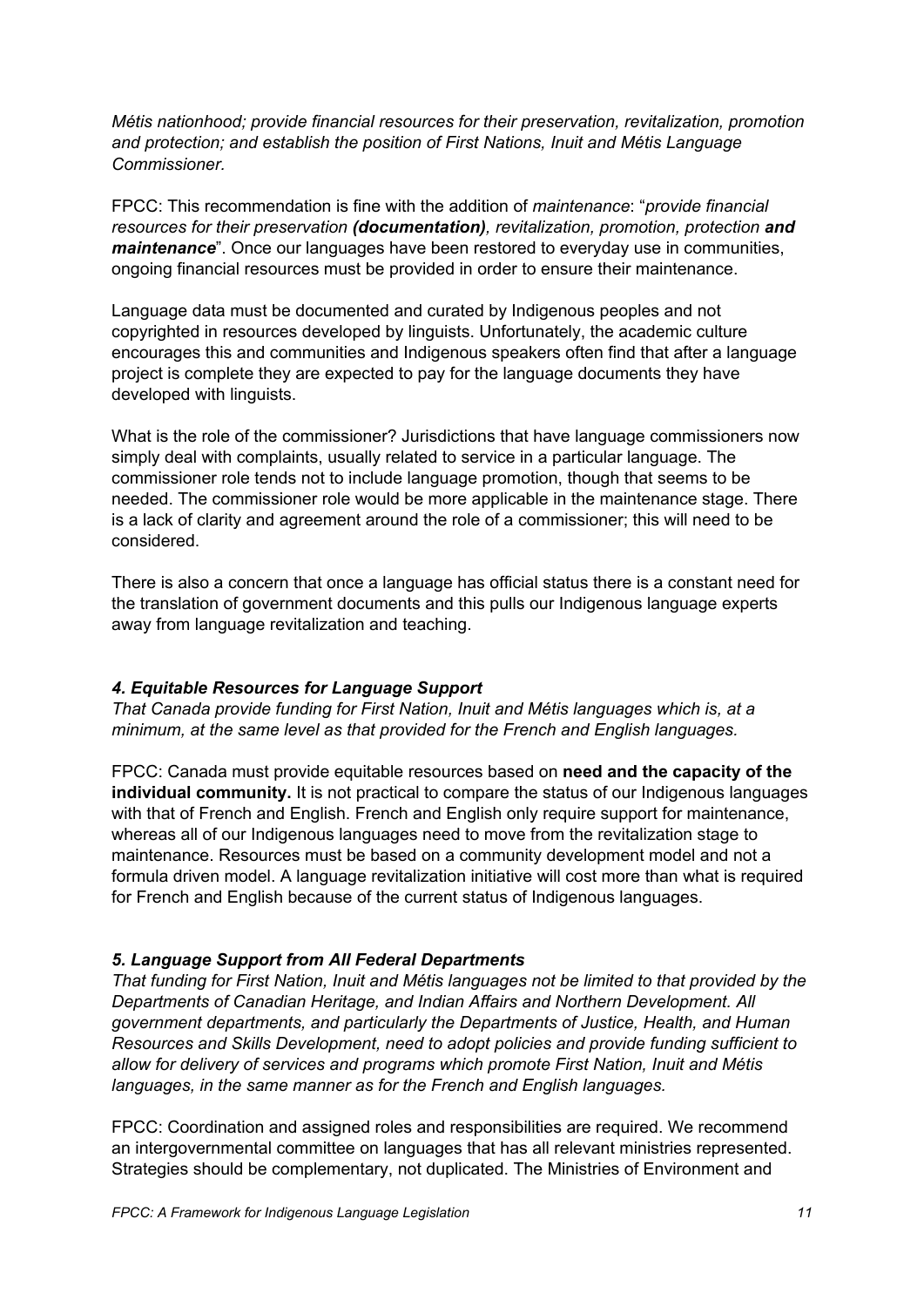Climate Change, Health, and Justice could also benefit from involvement in Indigenous language initiatives. In addition, coordination with provincial ministries such as education, health and vital statistics agencies is needed.

#### *6. Restitution and Reconciliation*

*That Canada implement as soon as possible the recommendation of the Assembly of First Nations to pay a lump-sum award by way of compensation to any person who attended an Indian Residential School. Alternatively, Canada and the churches establish a restitution fund to pay a lump-sum award to any person who attended an Indian Residential School, as compensation for emotional and psychological trauma brought on by loss of connection to family and community and to language and culture.*

FPCC: The compensation paid to eligible residential school survivors did not include the provision of language healing programs. There is an urgent need for programs that support residential school survivors who want to break through the trauma of language loss; **silent speaker programs** are effective and highly recommended.

#### *7. A National Language Strategy*

*That a National Language Strategy be developed through community-based planning by First Nation, Inuit and Métis language communities, as well as by their regional and national representative organizations, with coordination and technical support to be provided by the proposed national language organization.*

FPCC: Each language requires a language plan that will be sufficiently funded. A language revitalization plan must include effective measures for tracking progress and require the sharing of data and resources amongst communities. A national body could provide some oversight and direction but action and delivery should be undertaken at a regional level, at a language/nation level and at a community level. On this point, it should be noted that British Columbia is unique with over 60% of the Indigenous languages in Canada and where geography is a huge issue. We have had some success with revitalization initiatives in B.C. with a minimal amount of money compared to the diversity and state of languages. This unique context must be given special consideration.

#### *8. Baseline Language Survey*

*That as the first component of a national long-term strategy, the national language organization coordinate a baseline survey of language conditions. The baseline survey will be conducted by First Nation, Inuit and Métis people as part of community-based language planning and needs assessments. Further, we recommend that funding for this work be provided separately from current commitments.*

FPCC: This is an important recommendation that is long overdue. It is impossible to measure progress without baseline statistics. An agreed-upon list of the Indigenous languages (including Indigenous sign languages) in Canada does not even exist. The survey needs to happen at the nation/community level, and communities need to be funded to be trained to do this work. The data can then be collected and compiled in regional reports for ongoing tracking over time.

British Columbia has developed a language needs assessment tool to collect language data.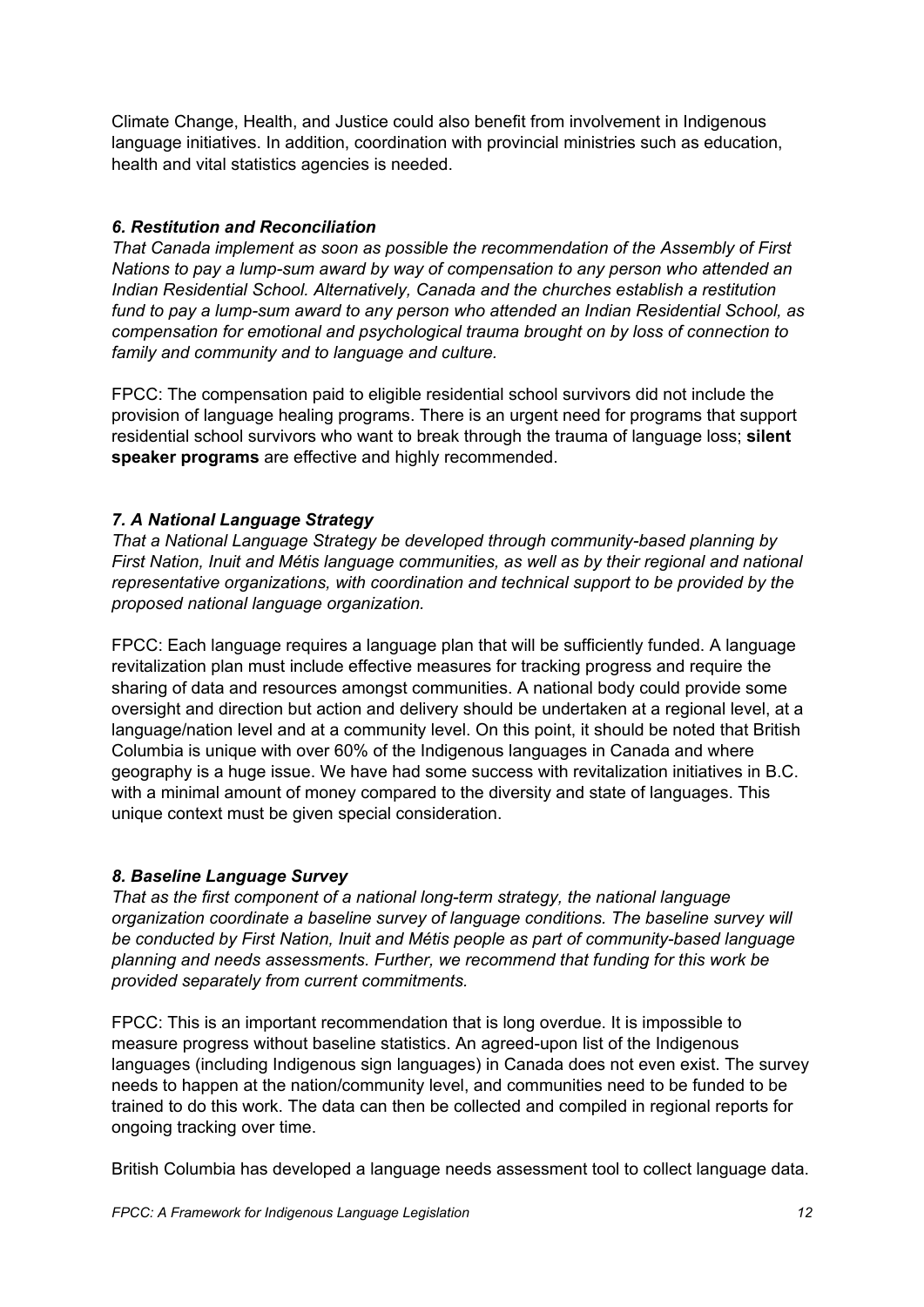In partnership with our grantees and communities FPCC collects the language data and publishes status reports [\(http://www.fpcc.ca/language/status-report/\)](http://www.fpcc.ca/language/status-report/). FPCC remains committed to working with our partners in community to create assessment and evaluation tools to track our progress in the revitalization of B.C. languages.

#### *9. Funding of Critically Endangered Languages*

*That Canada provide funding, in addition to what will be available under the current commitment, for those First Nation, Inuit and Métis communities whose languages are critically endangered, in order that they may undertake additional work to preserve their languages.*

FPCC: We don't agree with the wording of this recommendation. In the years that have lapsed since this report, it is fair to say that **all** Indigenous languages in Canada are at a critical state of endangerment. Mother tongue transmission is not the norm for any language. Since all languages are endangered, it is not helpful to prioritize one over another. Every language is sacred and tied to the land. We need to debunk these kinds of messages, and in general, move away from using contentious terms like "endangered, dying, dead, extinct". It is often said that only three Indigenous languages are viable and therefore only those three should be the focus of investment; this is incorrect and cannot be supported.

British Columbia is at a disadvantage when funding formulas are used because we have a higher number of communities with smaller population. Funding need to be based on proven revitalization models not formulas.

#### *10. Funding of Immersion Programs*

*That Canada provide additional funding for First Nation, Inuit and Métis language immersion programs, at a level equivalent to that provided for the French and English languages through the Minority-Language Education component of the Development of Official-Language Communities Program.*

FPCC: We fully support immersion as an effective, evidence-based strategy for language revitalization. Every child should have the right to and access to Indigenous language medium education. Indigenous language education rights could be based on the wording of Section 23 of the Canadian Charter of Rights and Freedoms which guarantees French and English minority language educational rights. Again, provision of immersion education must be based on the need in communities, not just a formula. (See recommendation 4.)

#### *11. Funding of Immersion Programs for Youth*

*That Canada make available bursaries to enable First Nation, Inuit and Métis youth to attend five-week immersion courses in their languages and cultures in the same manner as is provided to French and English youth in the Second-Language Learning component of the Enhancement of Official Languages Program.*

FPCC: This recommendation could work as part of the urban strategy to take people home to learn their languages. It should be up to the tribal areas and regions to determine the kind of immersion program depending on seasonal traditions and diverse types of land-based learning across the country.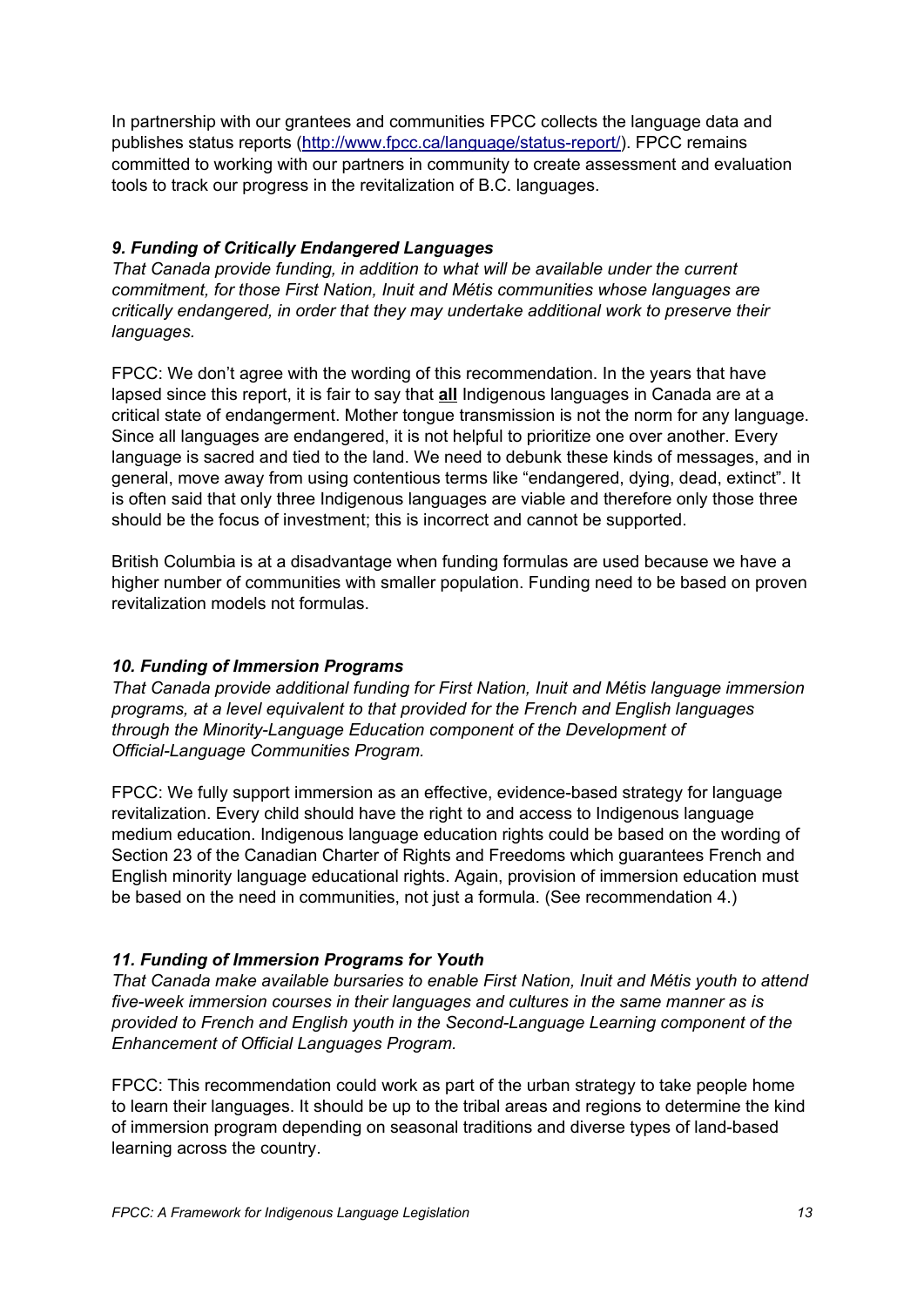Youth are the next generation of language carriers and we need to create more opportunities for them to engage with their languages and cultures.

Immersion programs are needed at all ages. The are especially effective for young parents who can then speak to their children.

#### *12. Equitable Funding for First Nation Schools*

*That funding of First Nation schools by the Department of Indian Affairs and Northern Development be provided at the same level and standard as that provided to Ministries of Education through Master Tuition Agreements.*

FPCC: We agree with this recommendation, but again recommend that funding be tied to the amount that schools need, rather than simply equal levels of funding. The goals of the investment need to be clear on how they contribute to the creation of new speakers and the revitalization of the languages. A model can be developed with an estimate of costs.

#### *13. Language Education in Correctional Institutions*

*That the Minister of Public Safety and Emergency Preparedness and the Commissioner of Corrections use their powers under the Corrections and Conditional Release Act to provide federal funding for language programming and strengthen cultural programming to federally incarcerated First Nation, Inuit, and Métis persons.*

FPCC: We agree with this recommendation. This is a good example of places where resources such as *Firstvoices.com* can be used for online language learning. Language healing programs should also be made available to any incarcerated individuals.

#### *14. Training Opportunities for Post-secondary Students*

*That Canada, and the Council of Ministers of Education, Canada establish, as part of their Action Plan on Aboriginal education, a program to encourage First Nation, Inuit and Métis university students entering the teaching profession, particularly in language education, to become proficient in their languages by entering into master–apprentice programs or undertaking other cultural education in their communities. Specifically, that summer bursaries or employment programs be made available in the same manner as is provided for French and English youth language training programs.*

FPCC: We agree with this recommendation. Recruitment and training of the next generation of language teachers is crucial. In parallel, job opportunities must be created in communities for those who are trained.

There is an urgent need for Indigenous people with master's and doctorate degrees to be employed by the universities so they can deliver language revitalization and teaching programs.

#### *15. Language Teacher Training*

*That First Nation, Inuit and Métis organizations and the Council of Ministers of Education, Canada conduct a review of progress made on First Nation, Inuit and Métis teacher and language teacher training initiatives relevant to recruitment and retention. Further, as part of*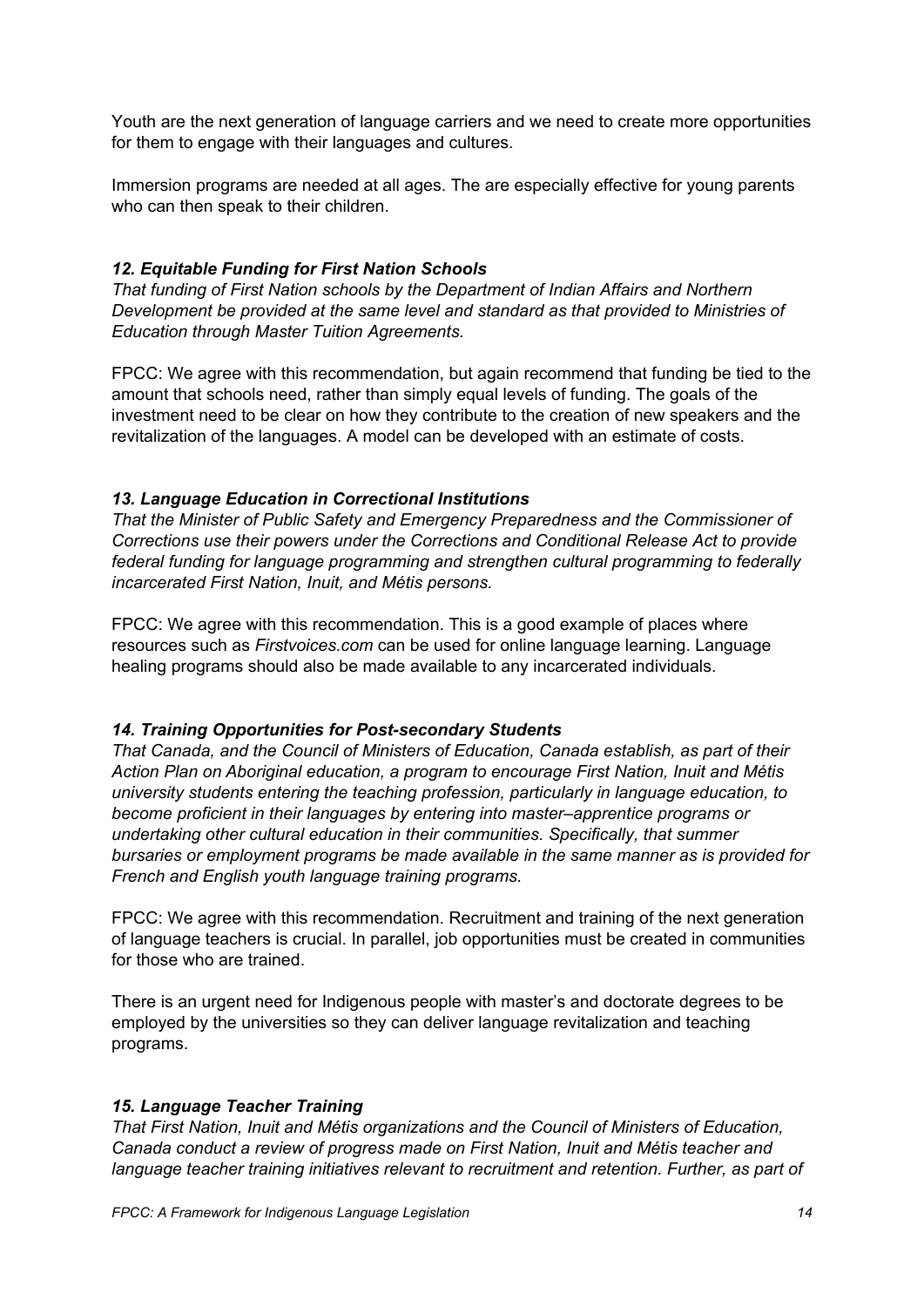*this review, that the role of First Nation, Inuit and Métis post-secondary institutions in delivering language teacher training be reviewed, particularly with respect to immersion language teacher training.*

FPCC: We agree with this recommendation. There are several key issues: people need to have access to teacher training in their communities. Teacher trainees must be paid to attend adult immersion to develop their fluency. Programs must be effective in providing skills specific to second language pedagogy. Language teachers must receive equitable pay. Indigenous knowledge and expertise must be acknowledged. The educational environment must be addressed as it can be hostile towards Indigenous language teaching and learning in places where Indigenous people are not in control.

#### *16. First Nation, Inuit and Métis Post-secondary Institutions*

*That the Department of Indian Affairs and Northern Development provide additional resources to First Nation, Inuit and Métis post- secondary and existing institutions to enable them to establish language teacher training programs and, more specifically, immersion language teacher training programs.*

FPCC: We agree with this recommendation. In British Columbia, the University of Victoria's BEd degree in Indigenous language education is one promising model, along with the fluent speaker degree currently under development at the B.C. Ministry of Advanced Education. There is an important role for Indigenous institutions such as the Indigenous Adult and Higher Learning Association (IAHLA) in British Columbia and similar institutions across the country.

A targeted fund can be established for First Nation, Inuit and Métis post-secondary institutions so they don't have to compete with universities and colleges for operational and program funding. This can be established by INAC.

#### *17. A National Language Organization*

*That a permanent body of First Nation, Inuit and Métis representatives (Aboriginal Languages and Cultures Council or "LCC") be established.*

FPCC: Based on the legislation consultation sessions we held around the province in spring of 2017, B.C. communities are not keen on a national organization. We would rather support regional organizations which may have a better understanding of the local context. If a national organization is formed, we recommend that it be based in B.C. because more than 60% of the Indigenous languages in Canada (34 distinct languages) are based here.The feedback has been that Ottawa is too far away to understand our unique issues. Historically, we haven't had a lot of success with national institutions. We are also concerned about qualified people being taken away from communities to work at a national organization. Building national infrastructure will take a significant amount of time. A national organization with a large infrastructure may not effectively deliver what we need for language.

#### *18. Establishment of the LCC*

*That current Task Force members be named as Interim Council members and have the responsibility of establishing the LCC. The Interim Council members will act for a period of one year and carry out the following duties:*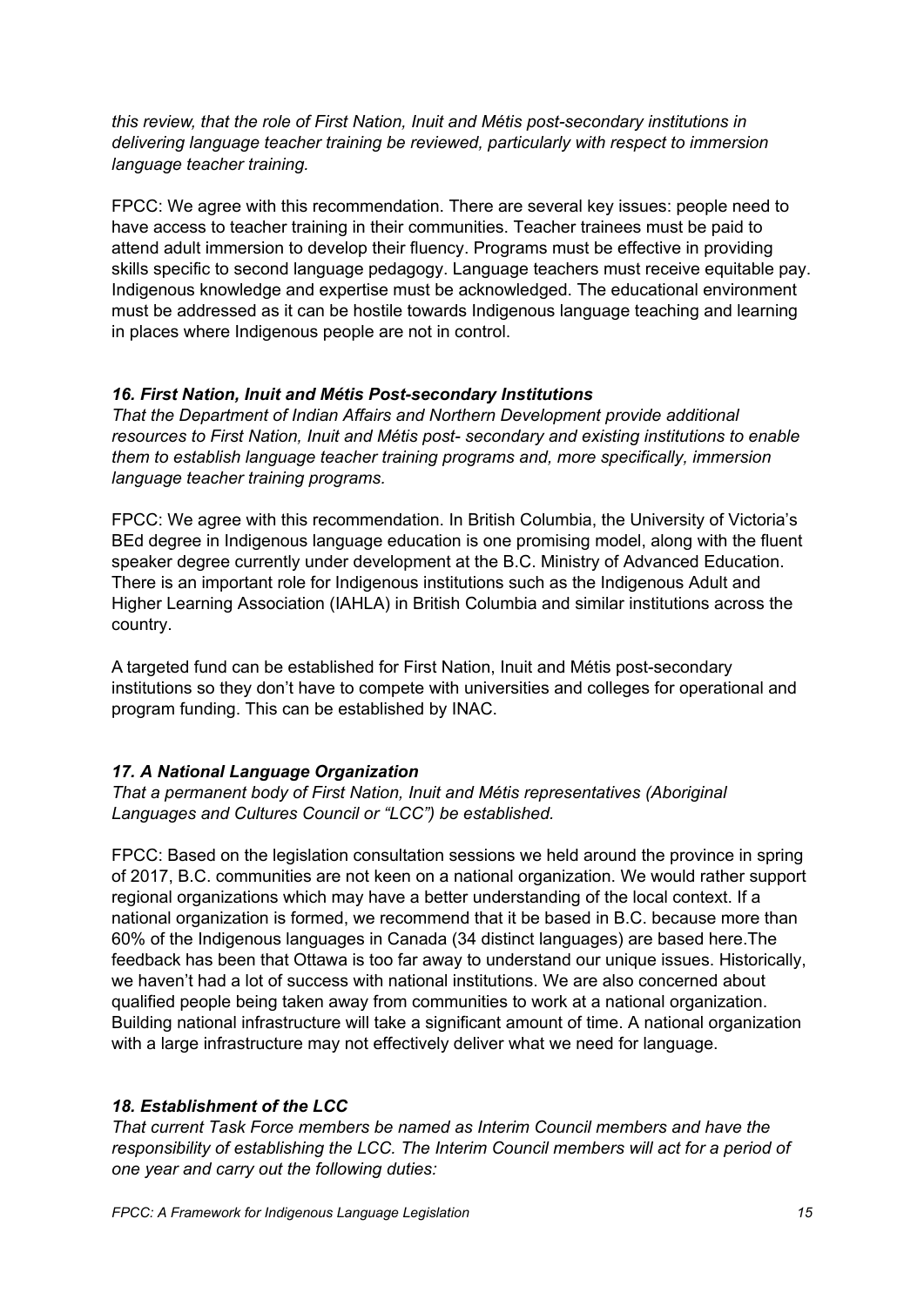*• finalize the governance structure of the LCC;*

*• develop a three-year strategic plan;*

*• establish operations by preparing operating budgets, identifying staffing requirements and recruiting staff;*

*• negotiate transfer of Aboriginal language funds from Canadian Heritage;*

*• develop terms of reference and oversee a planning study for a language clearing house;*

*• plan and carry out the necessary research for implementation of a baseline survey and community-based language planning;*

*• seek nominations for the LCC; and*

*• shortlist candidates and provide list to national First Nation, Inuit and Métis organizations for final selection.*

FPCC: For the establishment of an LCC and oversight institution, we recommend:

a) regional institutions (rather than one national institution), or a national body with a very small structure and regional clearinghouses

b) a merit-based advisory committee with representation from every language

c) a small board to provide oversight of the organization. The board would include subcommittees around specific areas of operation. Board members would be selected through an open application process.

These regional bodies could also serve as a link between the provincial and federal governments.

#### *19. Provision of Services to French-Language Speakers*

*That funding be provided under the Official Languages Support programs to enable the LCC to provide a full range of services to French language speaking First Nations, Inuit and Métis.*

FPCC: We agree with this recommendation.

#### *20. Use of Short-Term Funding*

*That the existing commitment of \$160 million be provided on an urgent basis to First Nation, Inuit and Métis communities for language preservation and revitalization efforts over a five-year period, rather than the proposed 10-year timeframe, taking into consideration the critical state of languages and the needs identified by the communities.*

FPCC: This recommendation is no longer fitting. Funding needs to be based on the true cost to revitalize language in every community.

#### *21. Establishing a Language Endowment Fund*

*That Canada provide funding to establish an endowment fund to finance community-based language programs in perpetuity.*

FPCC: This model may not be viable. The amount of the endowment would have to be very large (approximately 10-15 billion) in order for the annual interest to adequately fund what is required for Canada.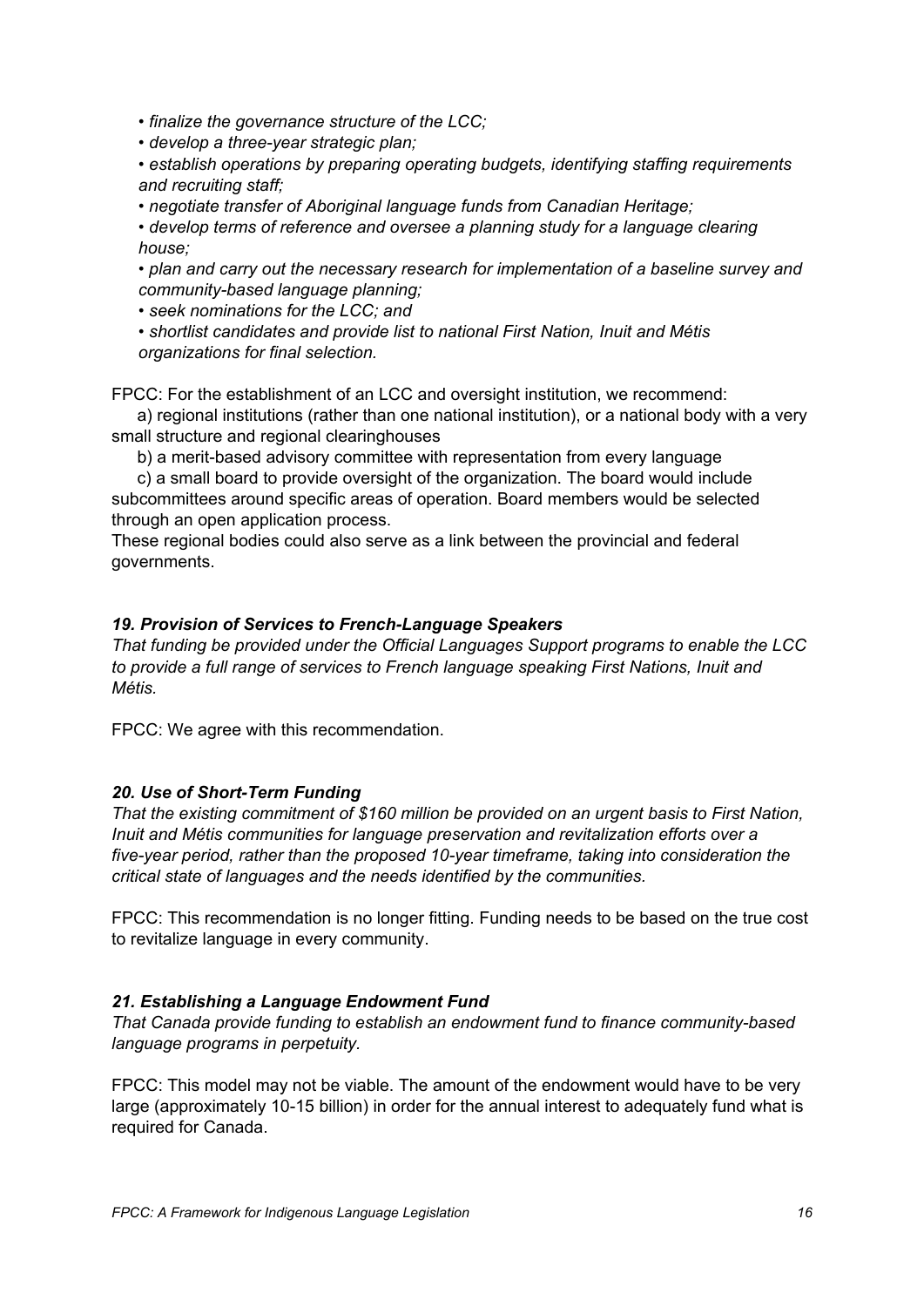#### *22. Administration of Short-Term Funding*

*That the majority of funds committed by Canada be decentralized to allow existing First Nation, Inuit and Métis language decision-making structures to continue with their work. The current national allocation of funding under the Aboriginal Languages Initiative, that is, 75 percent to First Nation languages, 15 percent to Inuit languages and 10 percent to Métis languages, should be maintained until a long-term national language strategy is developed and implemented within the next five years.*

FPCC: The funding model should be based on the number of languages, with care to reach agreement on the number of languages vs. dialects. As well, the model must reflect the planning and cost analysis done by Indigenous groups to revitalize and maintain their languages.

#### *23. Allocation of Interim Funding to First Nation Languages*

*That regional funding allocations for First Nation languages take into account varying populations and languages. Funding formulas should be developed which provides for base funding at the current level, with additional funding adjustments made for regions having large populations and many language communities.*

FPCC: We do not agree with this recommendation. As mentioned above, funding must be based on need. In order to determine need, the collection of data is extremely important. (See recommendation 8.)

#### *24. National Projects Fund*

*That ten percent (10%) of the annual budget allocation from the \$160-million commitment be set aside to establish a National Projects Fund to be administered by the LCC, in partnership with the national First Nation, Inuit and Métis political organizations.*

FPCC: A national conference could be used to develop policy and manage national relationships. However, such an initiative should have a very conservative budget because the bulk of the funding is needed at the community level.

#### *25. Innovative Projects Fund*

*That Canada provide funding to the LCC for the creation of an Innovative Projects Fund that will support innovative projects, research and the use of new technology in language education and revitalization efforts. The Innovative Projects Fund is to be established with funding separate from the \$160-million dollar commitment and should reflect participation and support by all federal government ministries.*

FPCC: We agree with this recommendation. A fund can be established to create a national committee on languages technology with the goal of sharing established and new technology resources. This fund will have to be carefully managed so that it is not exploited by developers in the business of language technology.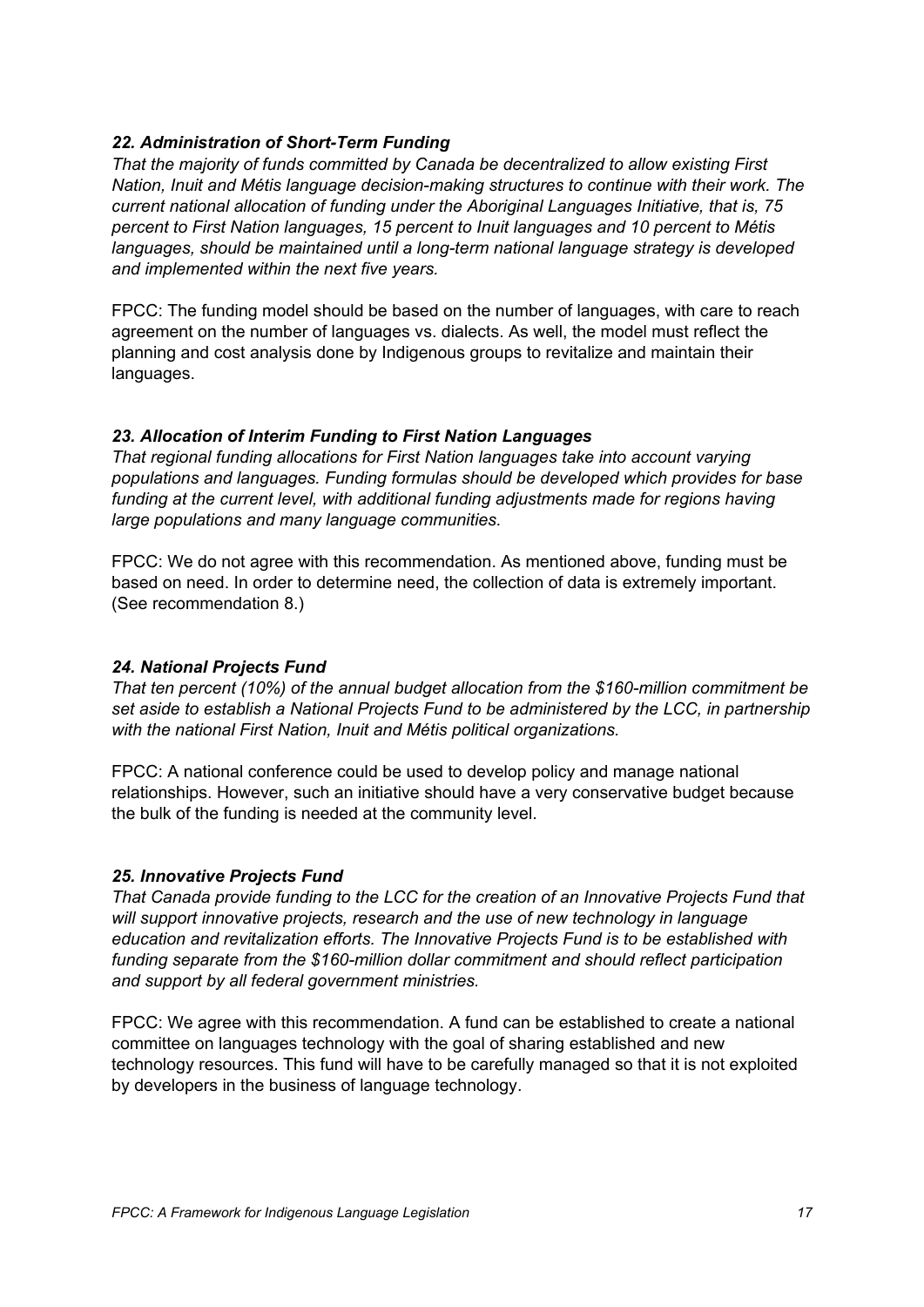## <span id="page-17-0"></span>2. Truth and Reconciliation Commission of Canada (2015)

<span id="page-17-2"></span>Calls to Action on Education (p. 320-321)

*10) We call on the federal government to draft new Aboriginal education legislation with the full participation and informed consent of Aboriginal peoples. The new legislation would include a commitment to sufficient funding and would incorporate the following principles:*

*i. Providing sufficient funding to close identified educational achievement gaps within one generation.*

*ii. Improving education attainment levels and success rates.*

*iii. Developing culturally appropriate curricula.*

*iv. Protecting the right to Aboriginal languages, including the teaching of Aboriginal languages as credit courses.*

*v. Enabling parental and community responsibility, control, and accountability, similar to what parents enjoy in public school systems.*

*vi. Enabling parents to fully participate in the education of their children.*

*vii. Respecting and honouring Treaty relationships.*

FPCC: With respect to point (iv.), the provision of language education must be guaranteed at all levels, including:

- a) immersion language nests and parent programs
- b) immersion schools
- c) adult immersion
- d) lifelong learning, including programs for Elders and silent speakers

e) traditional education opportunities outside of the domain of educational institutions. Part of the failure of creating new speakers is due to the focus on the educational domain where our languages are not really welcome. We need to make investments where we are learning our language outside these domains (e.g., Master/Mentor-Apprentice language learning programs and other land-based immersion language learning opportunities).

<span id="page-17-1"></span>Calls to Action on Language and Culture (p. 321-322)

*13) We call upon the federal government to acknowledge that Aboriginal rights include Aboriginal language rights.*

FPCC: We agree with this recommendation.

*14) We call upon the federal government to enact an Aboriginal Languages Act that incorporates the following principles:*

*i. Aboriginal languages are a fundamental and valued element of Canadian culture and society, and there is an urgency to preserve them.*

*ii. Aboriginal language rights are reinforced by the Treaties.*

*iii. The federal government has a responsibility to provide sufficient funds for Aboriginal-language revitalization and preservation.*

*iv. The preservation, revitalization, and strengthening of Aboriginal languages and cultures are best managed by Aboriginal people and communities.*

*v. Funding for Aboriginal language initiatives must reflect the diversity of Aboriginal*

*FPCC: A Framework for Indigenous Language Legislation 18*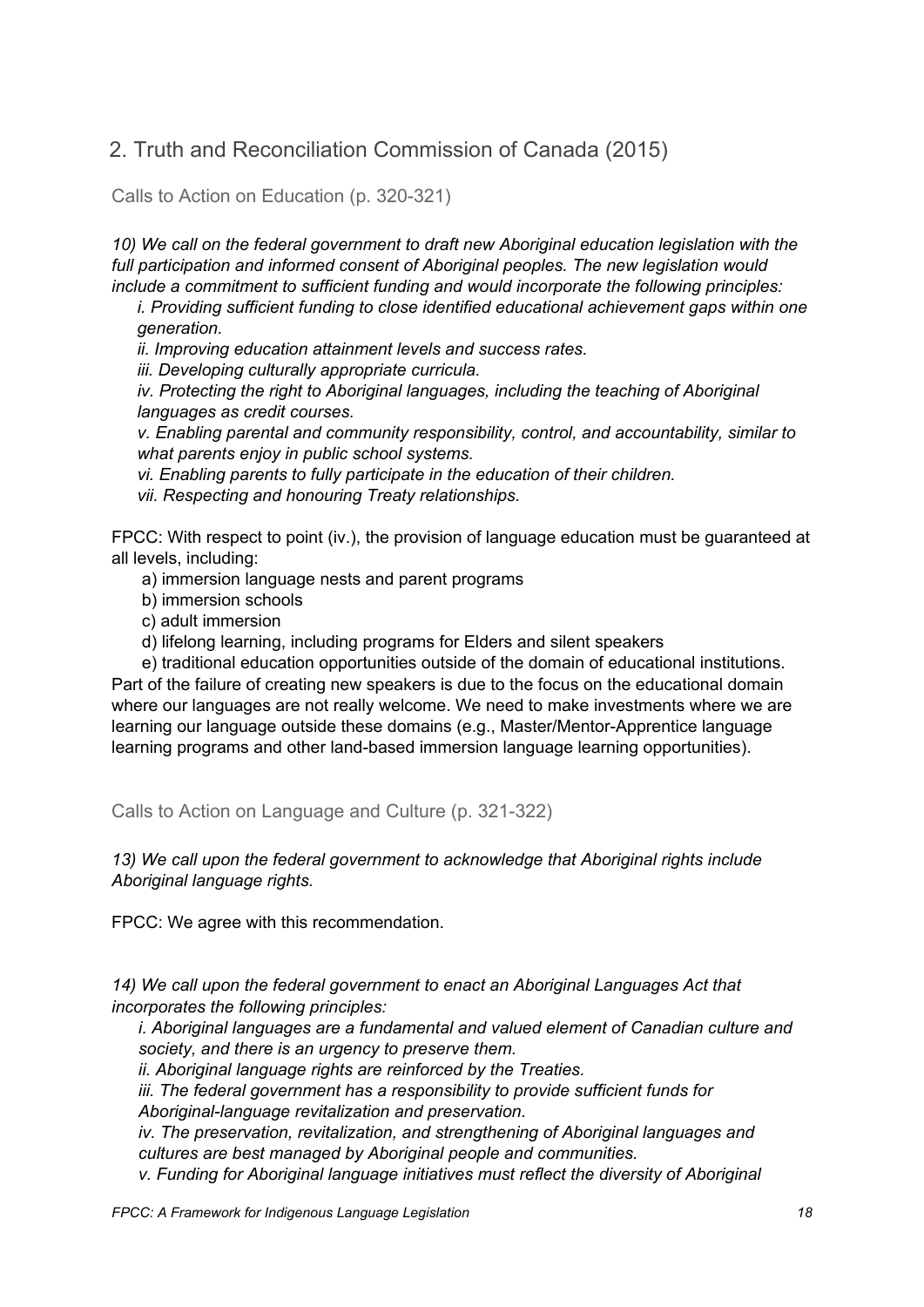*languages.*

FPCC: We agree with this recommendation. Here are some additional points: i. There is not just urgency to preserve (document), but to revitalize and maintain languages.

ii. We are unsure about the intent of this recommendation, and there are areas of Canada, particularly in British Columbia, which are not covered by treaties. iii. Funding should be based on need and the cost of sufficient revitalization, documentation, maintenance and education.

iv. Include "*led* and managed" by Indigenous peoples.

v. This is very important. The issue here concerns languages vs. dialects. There is a lack of agreement on the number of languages and currently no way of accurately tracking the number of speakers. There are problems with census data. (See also task force recommendation 8 above.)

*15) We call upon the federal government to appoint, in consultation with Aboriginal groups, an Aboriginal Languages Commissioner. The commissioner should help promote Aboriginal languages and report on the adequacy of federal funding of Aboriginal-languages initiatives.*

FPCC: See comments on task force recommendation 3 above.

*16) We call upon post-secondary institutions to create university and college degree and diploma programs in Aboriginal languages.*

FPCC: We agree with this recommendation. However, the real need is training for community-based language revitalization in language planning, documentation, revitalization immersion strategies, and teacher training. Universities are not necessarily the best place for those sorts of skills training. University programs are generally not designed to create fluency. Colleges and skills training may be models to examine. People want to learn language at home and not everyone wants a degree. Training offered in communities is key, and could be carried out by existing community-based institutions such as the Indigenous Adult and Higher Learning Association (IAHLA) or similar organizations.

*17) We call upon all levels of government to enable residential school Survivors and their families to reclaim names changed by the residential school system by waiving administrative costs for a period of five years for the name-change process and the revision of official identity documents, such as birth certificates, passports, driver's licenses, health cards, status cards, and social insurance numbers.*

FPCC: We agree with this recommendation. In addition, most provincial vital statistics departments won't permit the use of Indigenous orthographies. Given the technologies that exist, there's no reason why this shouldn't be possible.